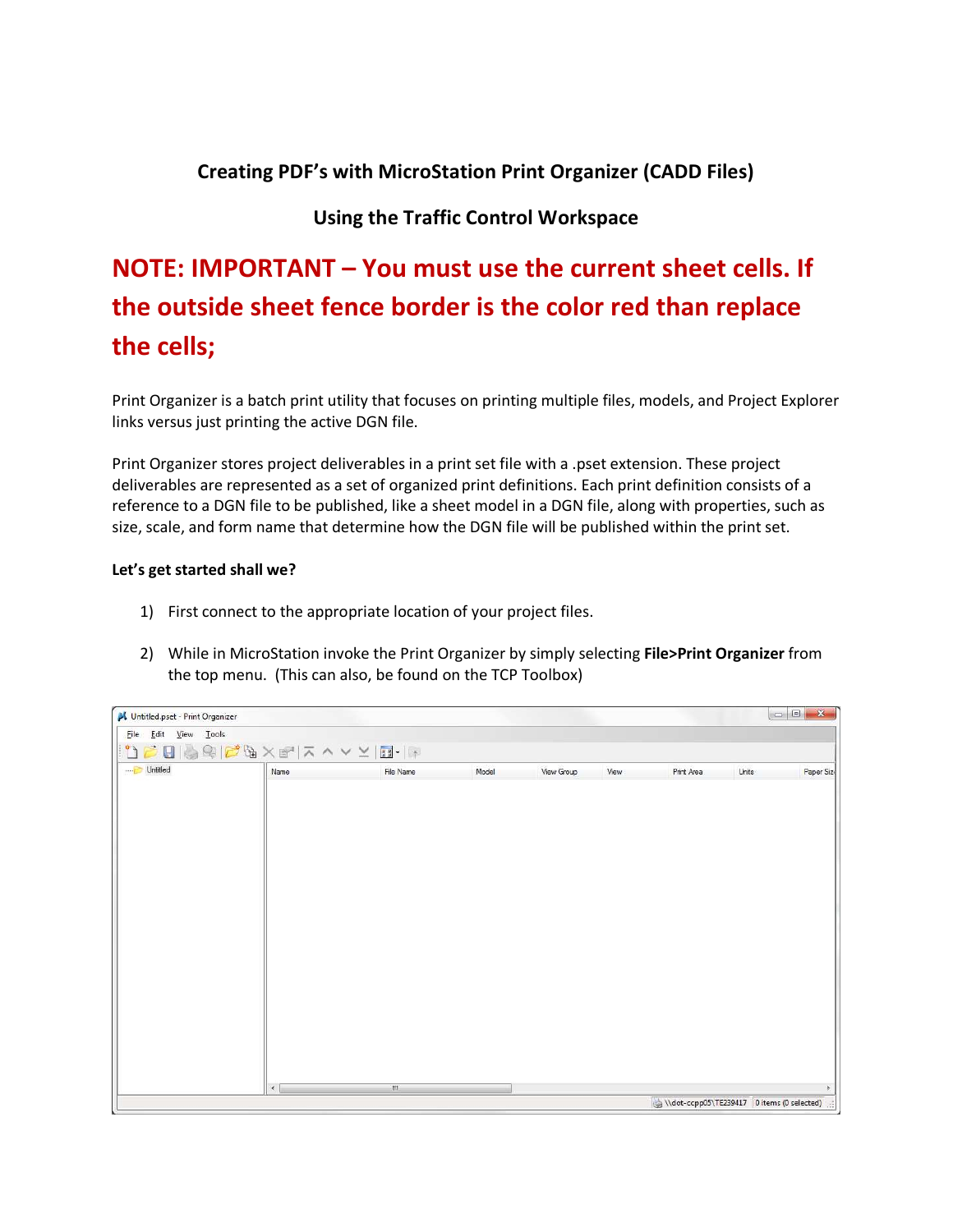Once opened go ahead and select File>Add Files to Set or simply hit the appropriate button as shown below along the top ribbon.



The image below displays the resultant dialog box:

| <b>Create Print Definitions</b>   | $\mathbf{x}$ |
|-----------------------------------|--------------|
| Input files                       |              |
|                                   | $\Delta$ dd  |
|                                   | Remove       |
|                                   |              |
|                                   |              |
|                                   |              |
|                                   |              |
|                                   |              |
| Print definition creation options |              |
| Print style name:                 |              |
|                                   | Q            |
| Manually Specified Options        |              |
|                                   |              |
|                                   |              |
|                                   | OK<br>Cancel |
|                                   | лi           |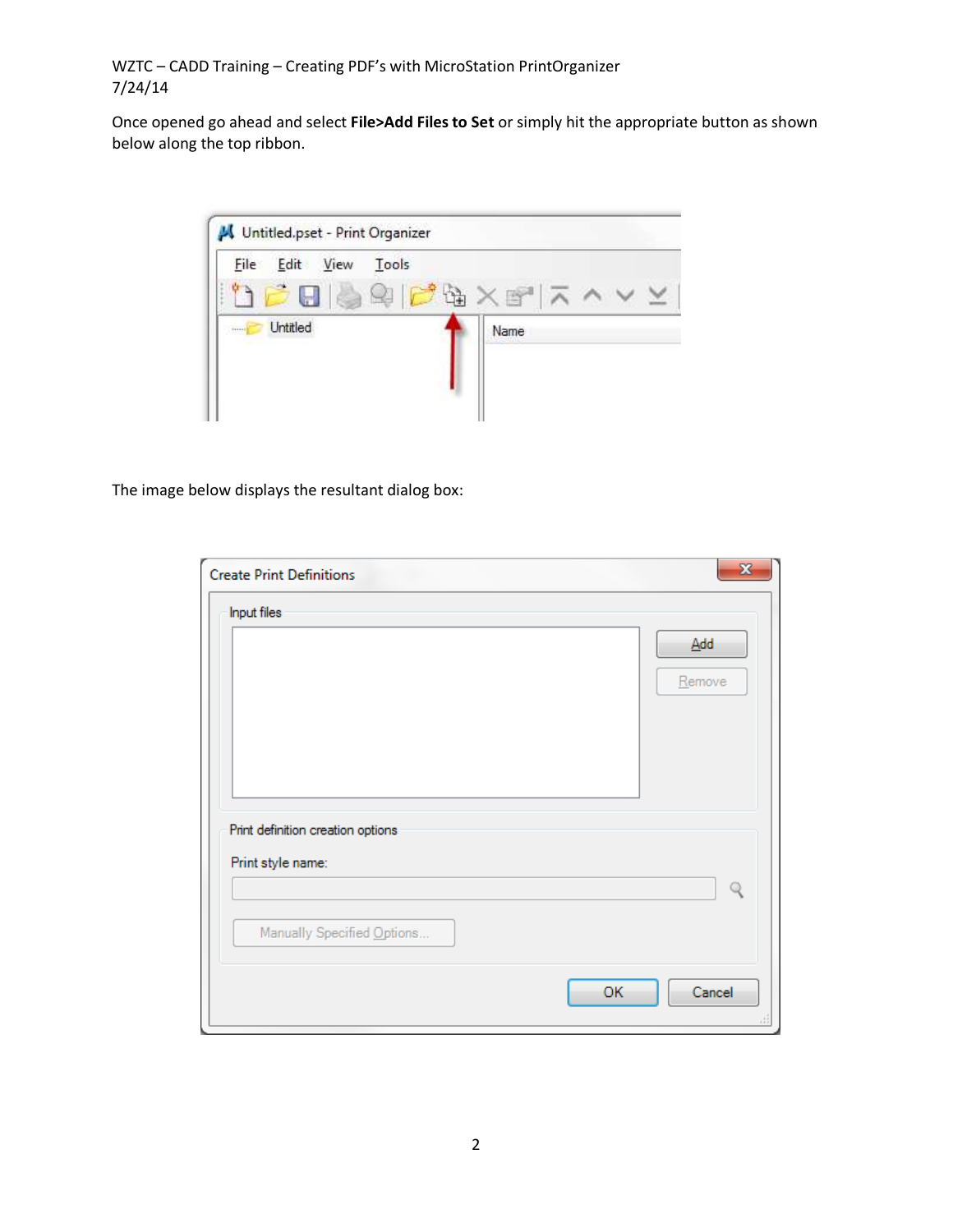Once hitting the Add button the Select Files dialog box will appear already pointing to the default directory from whence you came when you started the program. (See Below) NICE!

| Select Files                                                                                                                                                                                                                                                                                                                                                                      |                                                                                                                                                                                                                                                                                          |                               |
|-----------------------------------------------------------------------------------------------------------------------------------------------------------------------------------------------------------------------------------------------------------------------------------------------------------------------------------------------------------------------------------|------------------------------------------------------------------------------------------------------------------------------------------------------------------------------------------------------------------------------------------------------------------------------------------|-------------------------------|
| Files:<br>B-4176 TC TCP 02A.dgn<br>B-4176 TC TCP 02A.dgn<br>B-4176_TC_TCP_10.dgn<br>B4176 TC BTCP 01.dgn<br>B4176_TC_BTCP_02.dgn<br>B4176 TC_TCP_01.dgn<br>B4176 TC TCP 02.dgn<br>B4176 TC TCP 03.dgn<br>B4176 TC TCP 04.dgn<br>B4176 TC TCP 05.dgn<br>B4176 TC TCP 06.dgn<br>B4176 TC TCP 07.dgn<br>B4176_TC_TCP_09.dgn<br>List Files of Type:<br>MicroStation DGN Files [*.dqn] | Directories:<br>\b4176\traffic\trafficcontrol\tcp\<br>$\epsilon$ p:\<br>ch tipprojects-b<br>P <sub>b</sub> b4176<br><b>Profit</b> traffic<br><b>Proficcontrol</b><br><b>P</b> tcp<br>final deliverable<br><b>new folder</b><br><b>E</b> ntext<br>┯<br>Drives:<br>P:\\dot\dfsroot01\proj\ | Done<br>Cancel<br>Help<br>Add |
|                                                                                                                                                                                                                                                                                                                                                                                   |                                                                                                                                                                                                                                                                                          | Remove                        |

From here you simply select all the design files making up your set of plans. (Don't worry you can add others later)

Notice how the Add button is highlighted once you select a file or group of files? Go ahead and Hit this button once you are through with your selection. (See Below)

| Files:                                                                                                                                                                                                                                                                                              | Directories:                                                                                                                                                                |                    |               |
|-----------------------------------------------------------------------------------------------------------------------------------------------------------------------------------------------------------------------------------------------------------------------------------------------------|-----------------------------------------------------------------------------------------------------------------------------------------------------------------------------|--------------------|---------------|
|                                                                                                                                                                                                                                                                                                     | \b4176\traffic\trafficcontrol\tcp\                                                                                                                                          |                    |               |
| B-4176 TC TCP 02A.dqn<br>B-4176_TC_TCP_10.dgn<br>B4176 TC BTCP 01.dgn<br>B4176 TC BTCP 02.dqn<br>B4176 TC TCP 01.dgn<br>B4176 TC TCP 02.dgn<br>B4176 TC TCP 03.dgn<br>B4176 TC TCP 04.dan<br>B4176_TC_TCP_05.dgn<br>B4176_TC_TCP_06.dgn<br>B4176 TC TCP 07.dgn<br>B4176 TC TCP 09.dgn               | $\bigcirc$ p:\<br>tipprojects-b<br><b>P</b> b4176<br><b>P</b> traffic<br><b>P</b> trafficcontrol<br><b>E</b> tcp<br>final deliverable<br><b>New folder</b><br><b>Profit</b> |                    | Done          |
| List Files of Type:                                                                                                                                                                                                                                                                                 | Drives:                                                                                                                                                                     |                    | Cancel        |
| MicroStation DGN Files [*.dgn]                                                                                                                                                                                                                                                                      | ■ P:\\dot\dfsroot01\proj\                                                                                                                                                   |                    | Help          |
| p:\tipprojects-b\b4176\traffic\trafficcontrol\tcp\B-4176_TC_TCP_02A.dgn<br>p:\tipprojects-b\b4176\traffic\trafficcontrol\tcp\B-4176 TC TCP 10.dgn<br>p:\tipprojects-b\b4176\traffic\trafficcontrol\tcp\B4176 TC TCP 01.dqn<br>p:\tipprojects-b\b4176\traffic\trafficcontrol\tcp\B4176 TC TCP 02.dgn |                                                                                                                                                                             | ▲<br>$\equiv$<br>▼ | Add<br>Remove |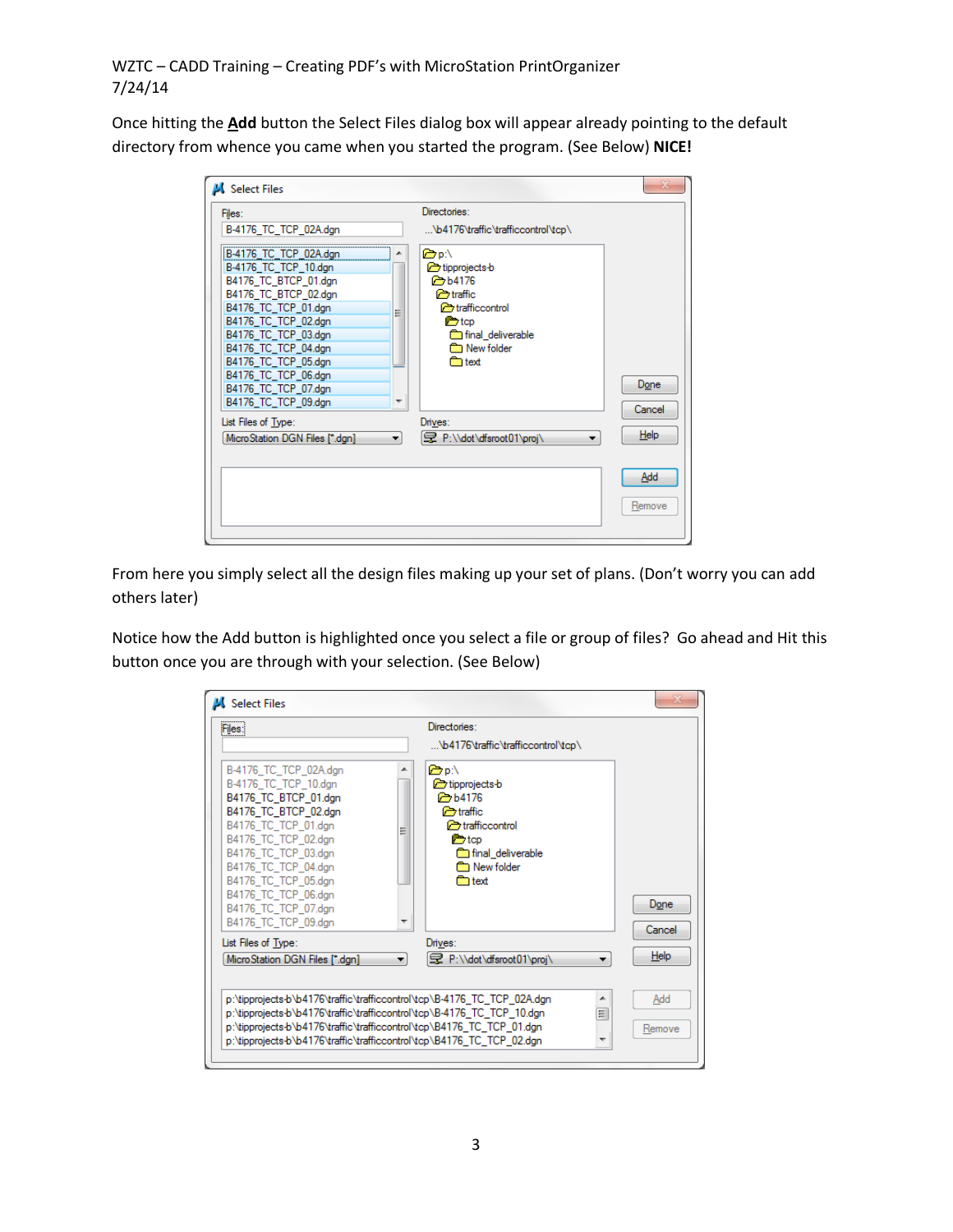Once you are satisfied with your selection (NOTE you can add or remove files) go ahead and hit Done.

The result will be reflected in the original Create Print Definition Dialog Box (See Below)

| Input files                                            |                            |                                                                                                                                                                                                                                                                                                                                                                                                                                                                                                                                                                                                                                                                                                                                      |               |
|--------------------------------------------------------|----------------------------|--------------------------------------------------------------------------------------------------------------------------------------------------------------------------------------------------------------------------------------------------------------------------------------------------------------------------------------------------------------------------------------------------------------------------------------------------------------------------------------------------------------------------------------------------------------------------------------------------------------------------------------------------------------------------------------------------------------------------------------|---------------|
|                                                        | ш                          | p:\tipprojects-b\b4176\traffic\trafficcontrol\tcp\B-4176 TC TCP 02 _<br>p:\tipprojects-b\b4176\traffic\trafficcontrol\tcp\B-4176_TC_TCP_10. <br>p:\tipprojects-b\b4176\traffic\trafficcontrol\tcp\B4176 TC TCP 01.(<br>p:\tipprojects-b\b4176\traffic\trafficcontrol\tcp\B4176 TC TCP 02.d<br>p:\tipprojects-b\b4176\traffic\trafficcontrol\tcp\B4176_TC_TCP_03.( =<br>p:\tipprojects-b\b4176\traffic\trafficcontrol\tcp\B4176 TC TCP 04.d<br>p:\tipprojects-b\b4176\traffic\trafficcontrol\tcp\B4176_TC_TCP_05.d<br>p:\tipprojects-b\b4176\traffic\trafficcontrol\tcp\B4176_TC_TCP_06.d<br>p:\tipprojects-b\b4176\traffic\trafficcontrol\tcp\B4176_TC_TCP_07.o<br>n:\tinnmiects-h\h4176\traffic\trafficcontml\tcn\R4176_TC_TCP_09 o | Add<br>Remove |
|                                                        |                            |                                                                                                                                                                                                                                                                                                                                                                                                                                                                                                                                                                                                                                                                                                                                      |               |
|                                                        |                            |                                                                                                                                                                                                                                                                                                                                                                                                                                                                                                                                                                                                                                                                                                                                      |               |
|                                                        |                            |                                                                                                                                                                                                                                                                                                                                                                                                                                                                                                                                                                                                                                                                                                                                      |               |
|                                                        |                            |                                                                                                                                                                                                                                                                                                                                                                                                                                                                                                                                                                                                                                                                                                                                      |               |
|                                                        |                            |                                                                                                                                                                                                                                                                                                                                                                                                                                                                                                                                                                                                                                                                                                                                      |               |
| Print definition creation options<br>Print style name: | Manually Specified Options |                                                                                                                                                                                                                                                                                                                                                                                                                                                                                                                                                                                                                                                                                                                                      |               |

The following is an IMPORTANT STEP that you must do prior to proceeding:

Once your Input files are staged within this dialog box you must select a print style definition that you wish applied to the files. Do this by hitting the magnifying glass found on the dialog box.

Once done you will notice the following dialog box (NOTE: These Print Style Names were specifically setup for WZTC's use) (see listing at the end of your handout)

| <b>Apply Print Style</b>                                                                                                                                      | 53                                                                                                                                                                                                                  |
|---------------------------------------------------------------------------------------------------------------------------------------------------------------|---------------------------------------------------------------------------------------------------------------------------------------------------------------------------------------------------------------------|
| Select a print style to apply:                                                                                                                                |                                                                                                                                                                                                                     |
| <b>Print Style Name</b>                                                                                                                                       | <b>File Name</b>                                                                                                                                                                                                    |
| WZ Default<br>WZ_Full (22x34)<br>WZ_Half (11x17)<br>WZ_Letter (8.5x11)<br>WZ PDF (Full)<br>WZ_PDF (Oversized)<br>WZ Rdwy Full (22x34)<br>WZ_Rdwy_Half (11x17) | TRAFFIC CONTROL Englis<br>TRAFFIC CONTROL Englis<br>TRAFFIC CONTROL Englis<br>TRAFFIC_CONTROL_Englis<br>TRAFFIC CONTROL Englis<br>TRAFFIC CONTROL Englis<br>TRAFFIC CONTROL Englis<br><b>TRAFFIC CONTROL Englis</b> |
|                                                                                                                                                               | Cancel<br>OK                                                                                                                                                                                                        |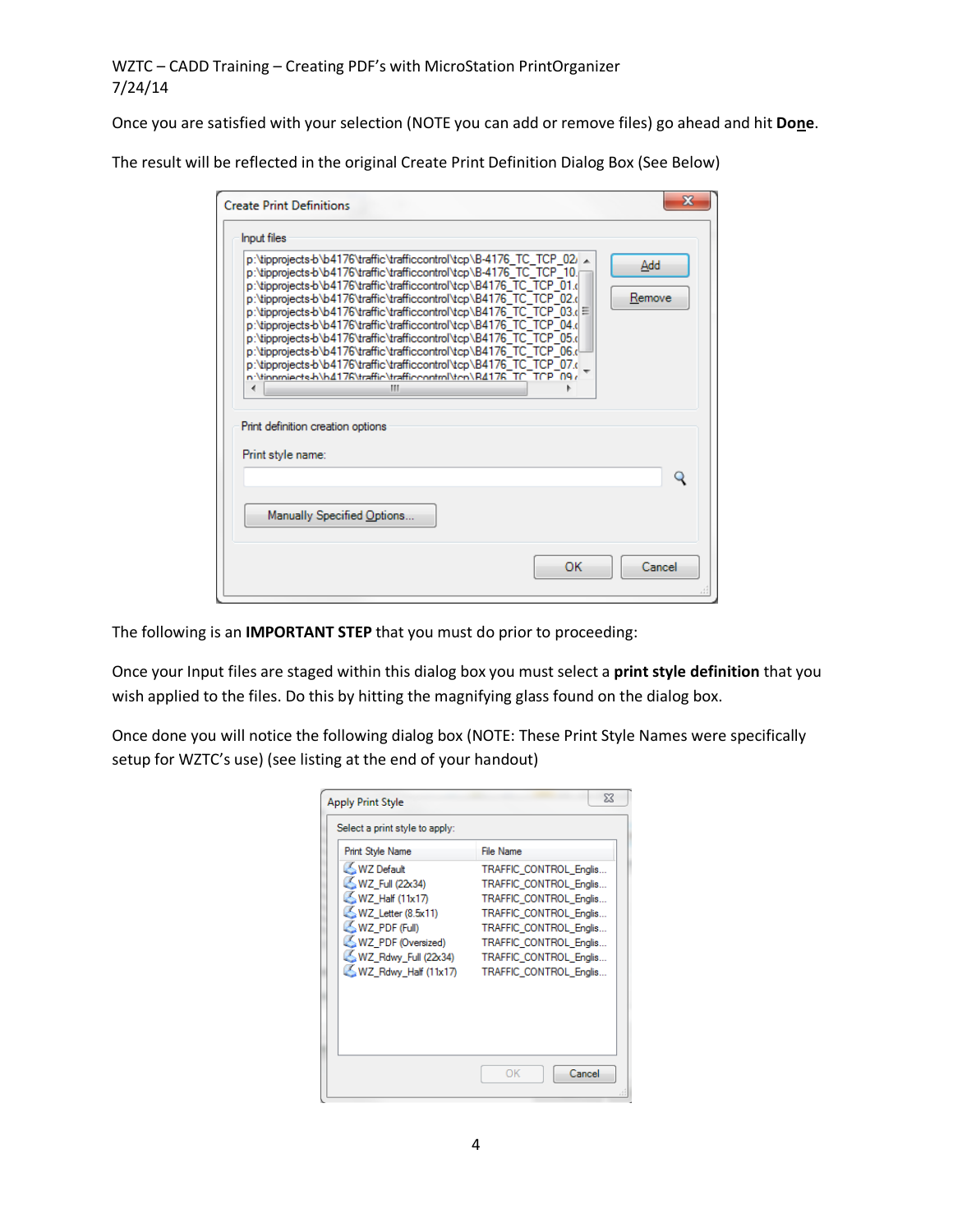Let's pick WZ\_PDF (Full)

| <b>Apply Print Style</b>                                                                                                                                      | 53                                                                                                                                                                                                           |
|---------------------------------------------------------------------------------------------------------------------------------------------------------------|--------------------------------------------------------------------------------------------------------------------------------------------------------------------------------------------------------------|
| Select a print style to apply:                                                                                                                                |                                                                                                                                                                                                              |
| Print Style Name                                                                                                                                              | <b>File Name</b>                                                                                                                                                                                             |
| WZ Default<br>WZ_Full (22x34)<br>WZ Half (11x17)<br>WZ Letter (8.5x11)<br>WZ PDF (Full)<br>WZ_PDF (Oversized)<br>WZ_Rdwy_Full (22x34)<br>WZ Rdwy Half (11x17) | TRAFFIC CONTROL Englis<br>TRAFFIC_CONTROL_Englis<br>TRAFFIC_CONTROL_Englis<br>TRAFFIC CONTROL Englis<br>TRAFFIC CONTROL Englis<br>TRAFFIC CONTROL Englis<br>TRAFFIC CONTROL Englis<br>TRAFFIC CONTROL Englis |
|                                                                                                                                                               | Cancel<br>OK                                                                                                                                                                                                 |

Once selected Hit OK in both this and the subsequent dialog box.

The application will visit each and every design file indicated applying the print style as it goes along.

| <b>Print Organizer Status</b>                                                                   |  |  |  |
|-------------------------------------------------------------------------------------------------|--|--|--|
|                                                                                                 |  |  |  |
| Adding print definitions to set                                                                 |  |  |  |
| Loading design file 'p:\tipprojects-b\b4176<br>\traffic\trafficcontrol\tcp\B4176_TC_TCP_04.dgn' |  |  |  |
|                                                                                                 |  |  |  |
|                                                                                                 |  |  |  |
|                                                                                                 |  |  |  |
|                                                                                                 |  |  |  |
|                                                                                                 |  |  |  |
|                                                                                                 |  |  |  |
|                                                                                                 |  |  |  |
|                                                                                                 |  |  |  |
|                                                                                                 |  |  |  |
|                                                                                                 |  |  |  |
|                                                                                                 |  |  |  |

The final product will contain a listing of all files with the proper print/plot parameters.

The end user should now quickly review the parameters of each file listed to insure the proper results will be had once submitting for printing.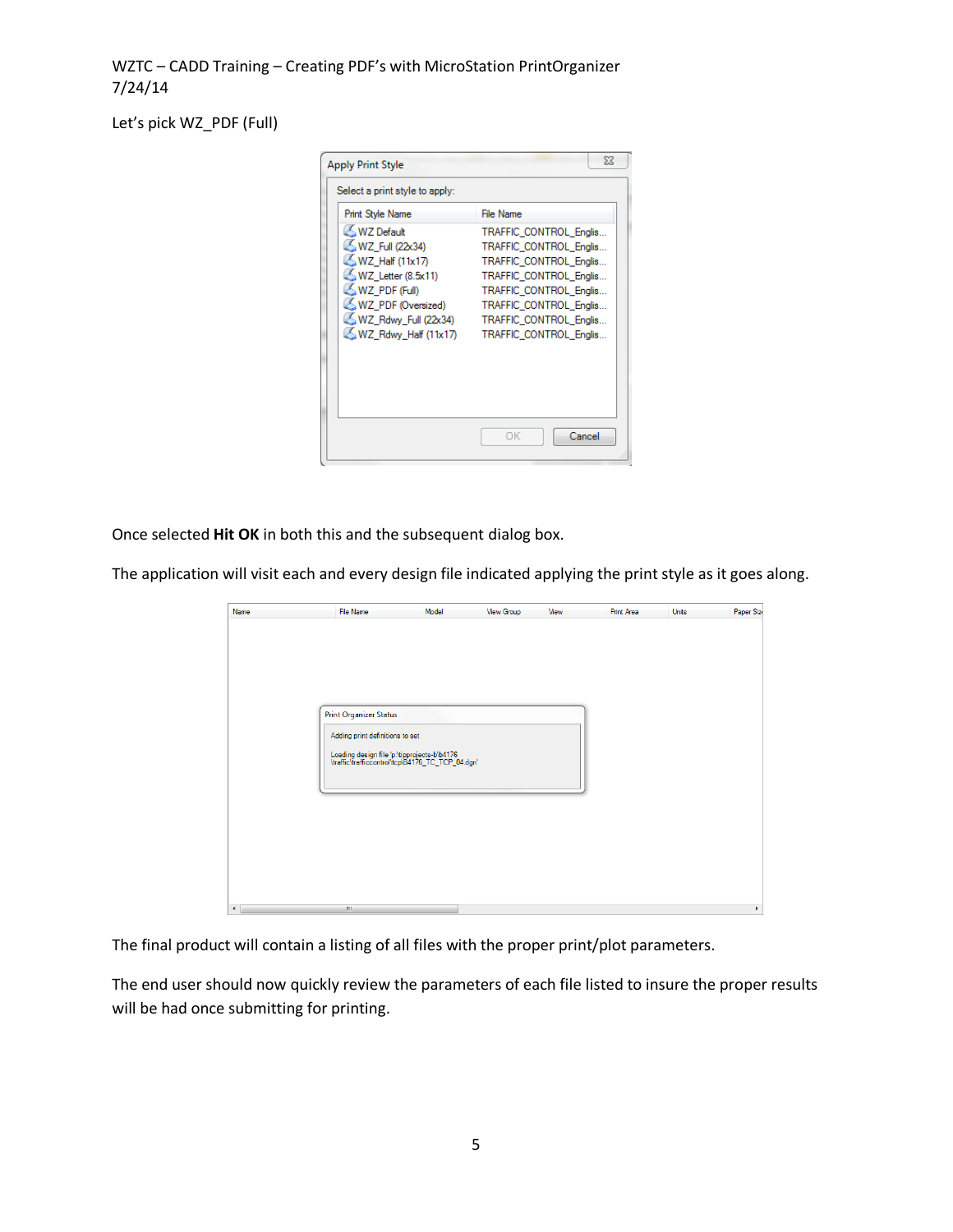### Let's review and make note of things you should be aware of:

The example below depicts some things you may wish to fix prior to saving the pset(more on this later) and or submitting all of the plots at once. CAN YOU FIND A FEW?

| <b>W</b> Untitled.pset - Print Organizer                                                                                                                                                                                           |                                                                                                                                                                                                                                                                       |                                                                                                                                                                                                                                                                                    |                                                                                                                                  |
|------------------------------------------------------------------------------------------------------------------------------------------------------------------------------------------------------------------------------------|-----------------------------------------------------------------------------------------------------------------------------------------------------------------------------------------------------------------------------------------------------------------------|------------------------------------------------------------------------------------------------------------------------------------------------------------------------------------------------------------------------------------------------------------------------------------|----------------------------------------------------------------------------------------------------------------------------------|
| <b>File</b><br>Edit<br>View<br>Tools                                                                                                                                                                                               | $\times$ et $\blacksquare$                                                                                                                                                                                                                                            | 提品                                                                                                                                                                                                                                                                                 |                                                                                                                                  |
| <b>Untitled</b>                                                                                                                                                                                                                    | Name                                                                                                                                                                                                                                                                  | <b>File Name</b>                                                                                                                                                                                                                                                                   | Model                                                                                                                            |
| B-4176_TC_TCP_02A<br>B4176_TC_TCP_01<br>B4176_TC_TCP_01<br>B4176_TC_TCP_01<br>B4176_TC_TCP_01<br>B4176_TC_TCP_02<br>B4176_TC_TCP_03<br>B4176_TC_TCP_04<br>B4176_TC_TCP_05<br>B4176_TC_TCP_06<br>B4176_TC_TCP_07<br>B4176_TC_TCP_09 | $<$ Root $>$<br>64176_TC_TCP_02A<br>G B4176_TC_TCP_01<br>G B4176_TC_TCP_01<br>G B4176_TC_TCP_01<br>G B4176_TC_TCP_01<br>G B4176_TC_TCP_02<br>G B4176_TC_TCP_03<br>G B4176_TC_TCP_04<br>B4176_TC_TCP_05<br>G B4176_TC_TCP_06<br>G B4176_TC_TCP_07<br>G B4176_TC_TCP_09 | B-4176_TC_TCP_02A.dgn<br>B4176_TC_TCP_01.dgn<br>B4176_TC_TCP_01.dgn<br>B4176_TC_TCP_01.dgn<br>B4176_TC_TCP_01.dgn<br>B4176_TC_TCP_02.dgn<br>B4176_TC_TCP_03.dgn<br>B4176_TC_TCP_04.dgn<br>B4176_TC_TCP_05.dgn<br>B4176_TC_TCP_06.dgn<br>B4176_TC_TCP_07.dgn<br>B4176_TC_TCP_09.dgn | Default<br>Default<br>Default<br>Default<br>Default<br>Default<br>Default<br>Default<br>Default<br>Default<br>Default<br>Default |

- 1) You more than likely will have to manually sort some of the sheets into the proper order prior to printing now and in the future.
- 2) Design Files containing multiple sheets will be listed (using the same name) they will be in the order as placed in the design file.
	- a. First select and preview each file (this can be done with either the preview button or by double clicking on each file)
	- b. Sort according to your findings
	- c. Once sorted rename the files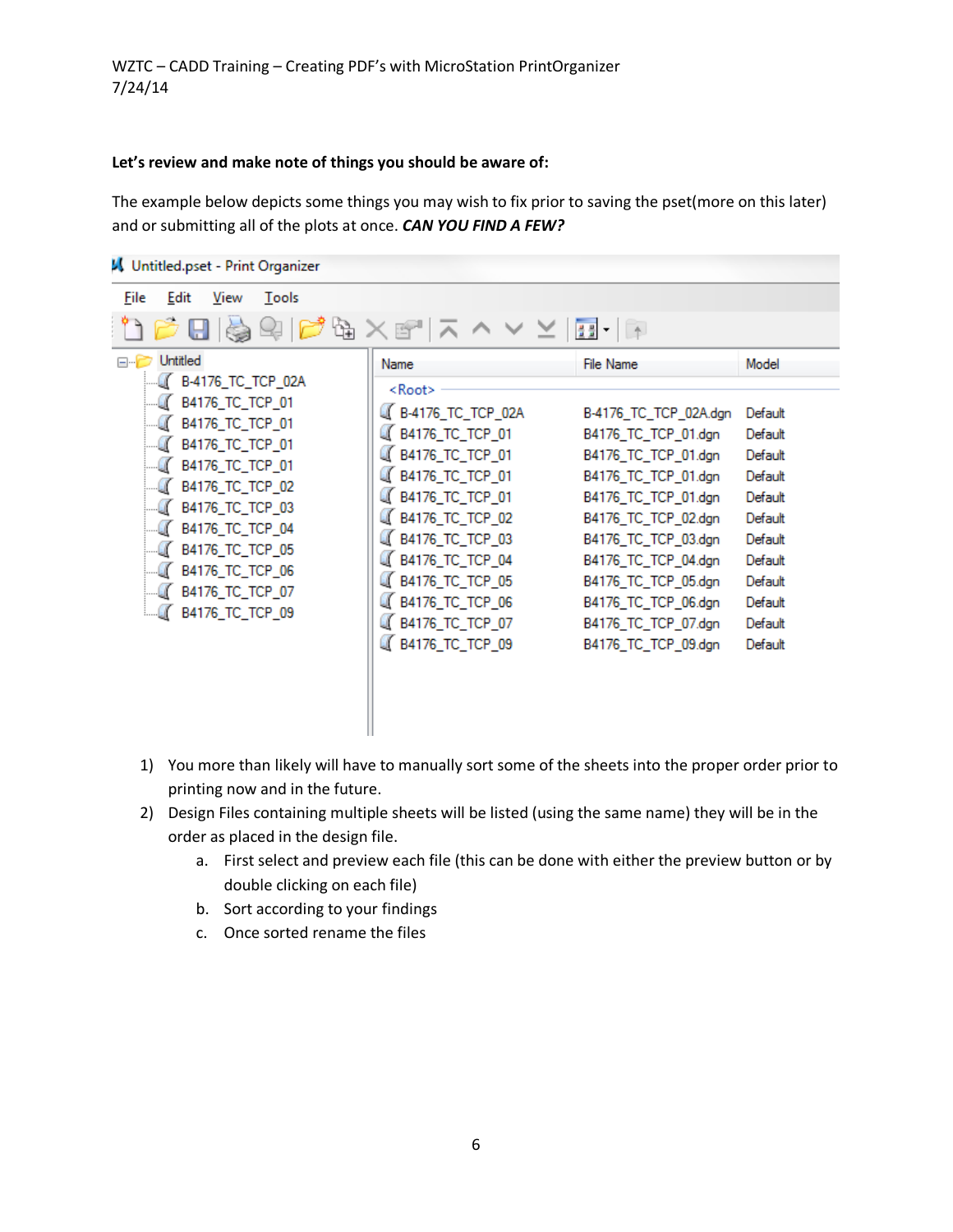# Renaming the files within Print Organizer

Once you have reviewed the listing of files and sorted them the proper order you will want to rename them according to the rules set forth for Final Submittal. NOTE we haven't printed anything yet!

| Untitled<br>$E - E$<br>B4176_TC_TCP_01 | Name                                                  | File Name                                    | Model              | View             | <b>Print Area</b> |
|----------------------------------------|-------------------------------------------------------|----------------------------------------------|--------------------|------------------|-------------------|
| B4176_TC_TCP_01<br>B4176_TC_TCP_01     | <root><br/>B4176_TC_TCP_01<br/>B4176_TC_TCP_01</root> | B4176_TC_TCP_01.dgn<br>B4176_TC_TCP_01.dgn   | Default<br>Default | View 1<br>View 1 | Fence<br>Fence    |
| B4176_TC_TCP_02<br>B-4176_TC_TCP_02A   | B4176_TC_TCP_01<br>B4176 TC TCP 02                    | B4176_TC_TCP_01.dgn<br>B4176_TC_TCP_02.dgn   | Default<br>Default | View 1<br>View 1 | Fence<br>Fence    |
| B4176_TC_TCP_03<br>B4176_TC_TCP_04     | B-4176_TC_TCP_02A<br>B4176_TC_TCP_03                  | B-4176_TC_TCP_02A.dgn<br>B4176_TC_TCP_03.dgn | Default<br>Default | View 1<br>View 1 | Fence<br>Fence    |
| B4176_TC_TCP_05<br>B4176_TC_TCP_06     | B4176_TC_TCP_04<br>B4176_TC_TCP_05                    | B4176_TC_TCP_04.dgn<br>B4176_TC_TCP_05.dgn   | Default<br>Default | View 1<br>View 1 | Fence<br>Fence    |
| B4176_TC_TCP_07<br>B4176_TC_TCP_09     | B4176_TC_TCP_06<br>B4176_TC_TCP_07                    | B4176_TC_TCP_06.dgn                          | Default<br>Default | View 1<br>View 1 | Fence             |
| B-4176 TC TCP 10                       | B4176_TC_TCP_09                                       | B4176_TC_TCP_07.dgn<br>B4176_TC_TCP_09.dgn   | Default            | View 1           | Fence<br>Fence    |
|                                        | ■ B-4176_TC_TCP_10                                    | B-4176 TC TCP 10.dgn                         | Default            | View 1           | Fence             |
|                                        |                                                       |                                              |                    |                  |                   |
|                                        | m<br>$\epsilon$                                       |                                              |                    |                  |                   |

Select all files within the window as shown below:

| Untitled.pset - Print Organizer                                                                                                                                                                                                                         |                                                                                                                                                                                                                                                                                        |                                                                                                                                                                                                                                                                                                         |                                                                                                                                           | $\Rightarrow$                                                                                                                                                       | $\mathbf{x}$<br>$\Box$                                                                                                        |
|---------------------------------------------------------------------------------------------------------------------------------------------------------------------------------------------------------------------------------------------------------|----------------------------------------------------------------------------------------------------------------------------------------------------------------------------------------------------------------------------------------------------------------------------------------|---------------------------------------------------------------------------------------------------------------------------------------------------------------------------------------------------------------------------------------------------------------------------------------------------------|-------------------------------------------------------------------------------------------------------------------------------------------|---------------------------------------------------------------------------------------------------------------------------------------------------------------------|-------------------------------------------------------------------------------------------------------------------------------|
| Edit<br>File<br>View<br>Tools                                                                                                                                                                                                                           |                                                                                                                                                                                                                                                                                        |                                                                                                                                                                                                                                                                                                         |                                                                                                                                           |                                                                                                                                                                     |                                                                                                                               |
| Untitled<br>$-3$<br>B4176_TC_TCP_01<br>B4176_TC_TCP_01<br>B4176_TC_TCP_01<br>B4176_TC_TCP_02<br>B-4176_TC_TCP_02A<br>B4176_TC_TCP_03<br>B4176_TC_TCP_04<br>B4176_TC_TCP_05<br>B4176_TC_TCP_06<br>B4176_TC_TCP_07<br>B4176_TC_TCP_09<br>B-4176_TC_TCP_10 | Name<br><root><br/>B4176 TC TCP 01<br/>В4176_ТС_ТСР_01<br/>B4176_TC_TCP_01<br/>B4176_TC_TCP_02<br/>B-4176 TC_TCP_02A<br/>B4176_TC_TCP_03<br/><b>B4176 TC TCP 04</b><br/><b>B4176 TC TCP 05</b><br/>B4176 TC_TCP_06<br/>B4176_TC_TCP_07<br/>B4176 TC TCP 09<br/>B-4176_TC_TCP_10</root> | File Name<br>B4176 TC_TCP_01.dgn<br>B4176_TC_TCP_01.dgn<br>B4176 TC TCP 01.dgn<br>B4176_TC_TCP_02.dgn<br>B-4176 TC_TCP_02A.dgn<br>84176_TC_TCP_03.dgn<br><b>B4176 TC TCP 04.dgn</b><br>B4176 TC TCP 05.dgn<br>B4176_TC_TCP_06.dgn<br>B4176 TC TCP 07.dgn<br>B4176 TC TCP 09.dgn<br>B-4176_TC_TCP_10.dgn | Model<br>Default<br>Default<br>Default<br>Default<br>Default<br>Default<br>Default<br>Default<br>Default<br>Default<br>Default<br>Default | View<br>View 1<br>View 1<br><b>View</b><br>View 1<br>View <sup>1</sup><br><b>View</b><br>View<br>View 1<br><b>View</b><br><b>View</b><br><b>View</b><br><b>View</b> | <b>Print Area</b><br>Fence<br>Fence<br>Fence<br>Fence<br>Fence<br>Fence<br>Fence<br>Fence<br>Fence<br>Fence<br>Fence<br>Fence |
|                                                                                                                                                                                                                                                         | 111.<br>$\overline{\phantom{a}}$                                                                                                                                                                                                                                                       |                                                                                                                                                                                                                                                                                                         |                                                                                                                                           |                                                                                                                                                                     |                                                                                                                               |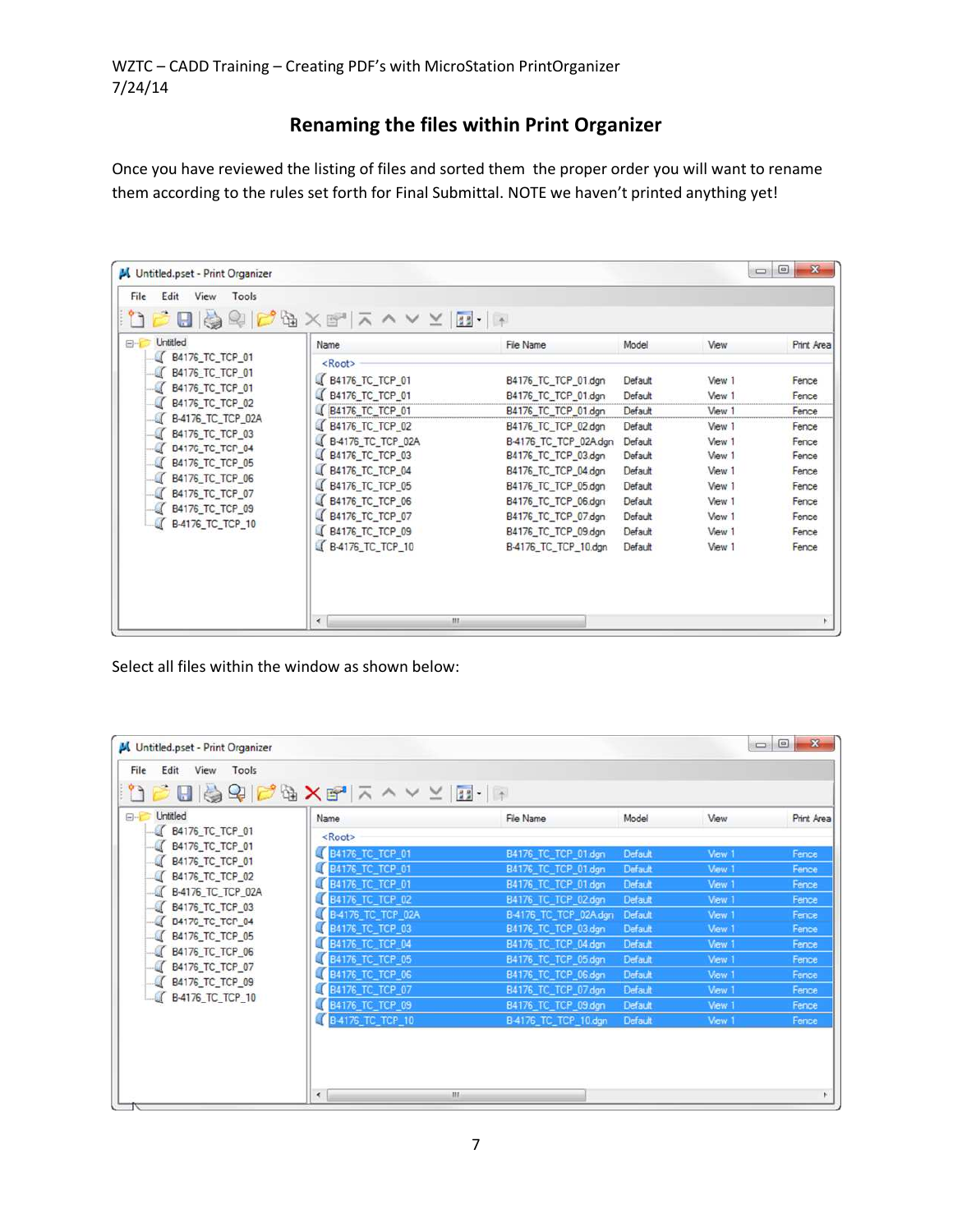While all files are highlighted select Edit>Rename from the top menu within the PrintOrganizer Dialog box as shown:

| Edit | View Tools                  |          |
|------|-----------------------------|----------|
|      | Rename                      |          |
| ×    | ĽY<br>Delete                | Del      |
|      | Move to Top                 | Alt+Home |
|      | Move Up                     | Alt+Up   |
|      | Move Down                   | Alt+Down |
|      | Move to Bottom Alt+End      |          |
|      | Reverse                     | $Alt+R$  |
|      | Select All                  | Ctrl+A   |
|      | Find and Replace File Paths |          |
|      | Preferences                 |          |
|      | Properties                  |          |

Within the resultant dialog box you will pick an expression name from the drop down:

| Expression name:                                                     |   |
|----------------------------------------------------------------------|---|
| <design name=""></design>                                            | ▼ |
| Expression:                                                          |   |
| System.Path.GetFileNameWithoutExtension (PrintDefinition.SourceFile) |   |
|                                                                      |   |
| Preview Names                                                        |   |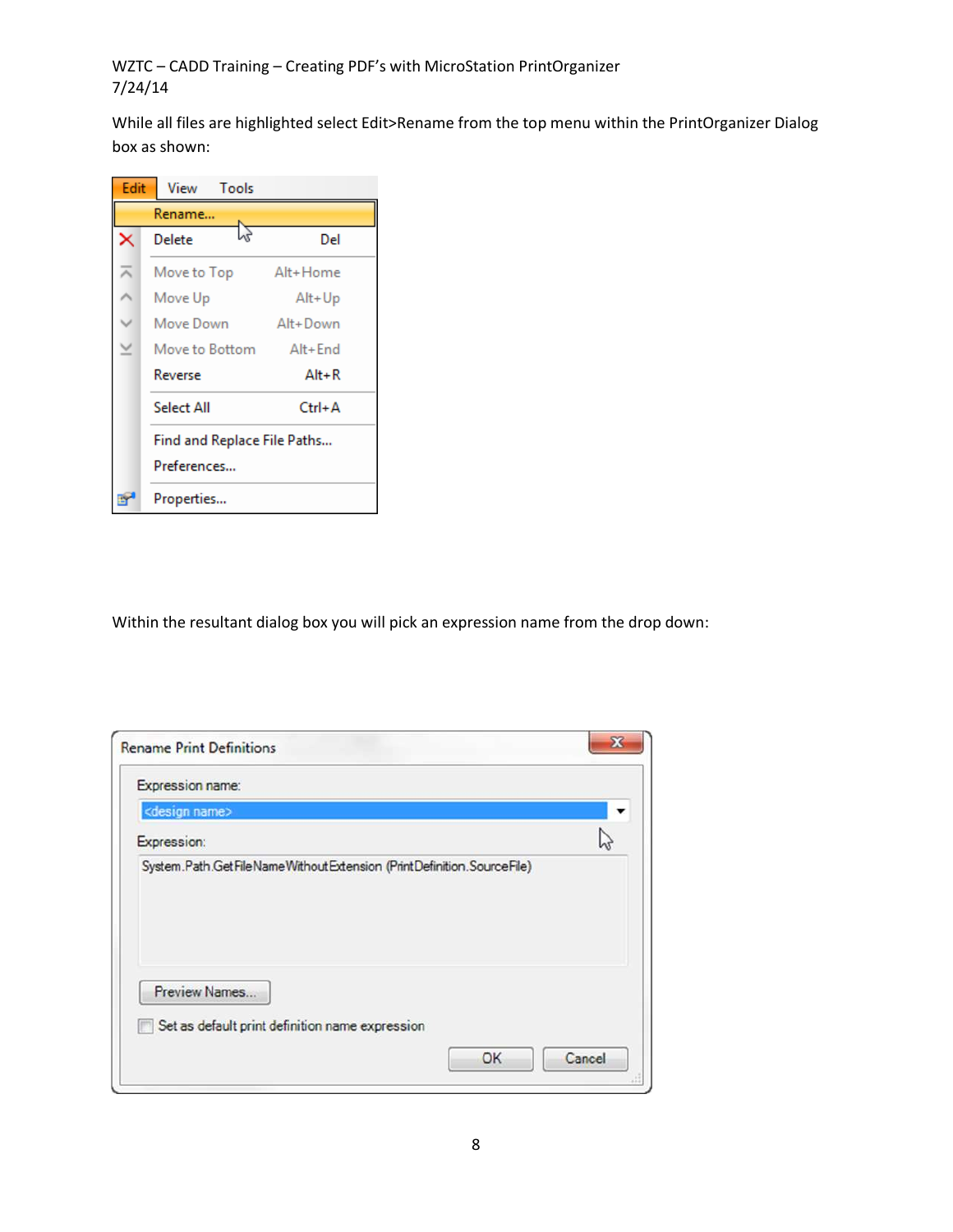Within the Drop Down Listing select WZTC\_PDF And watch the results in PrintOrganizer



| File<br>Tools<br>Edit<br>View                                                                                                                                                                                                                                                                                                                                        |                                                                                                                                                                                                                                                                                                                                                                                                                                                                    |                                                                                                                                                                                                                                                                                                  |                                                                                                                                           |                                                                                         |
|----------------------------------------------------------------------------------------------------------------------------------------------------------------------------------------------------------------------------------------------------------------------------------------------------------------------------------------------------------------------|--------------------------------------------------------------------------------------------------------------------------------------------------------------------------------------------------------------------------------------------------------------------------------------------------------------------------------------------------------------------------------------------------------------------------------------------------------------------|--------------------------------------------------------------------------------------------------------------------------------------------------------------------------------------------------------------------------------------------------------------------------------------------------|-------------------------------------------------------------------------------------------------------------------------------------------|-----------------------------------------------------------------------------------------|
|                                                                                                                                                                                                                                                                                                                                                                      | $\mathbb{R} \times \mathbb{R}^n \times \mathbb{R}$<br>浸膏                                                                                                                                                                                                                                                                                                                                                                                                           |                                                                                                                                                                                                                                                                                                  |                                                                                                                                           |                                                                                         |
| Untitled<br>200_005_B4176_TC_TCP_01_1<br>200_010_B4176_TC_TCP_01_1<br>200_015_B4176_TC_TCP_01_1<br>200_020_B4176_TC_TCP_02_1<br>200_025_B-4176_TC_TCP_02A<br>200_030_B4176_TC_TCP_03_1<br>200_035_B4176_TC_TCP_04_1<br>200_040_B4176_TC_TCP_05_1<br>200_045_B4176_TC_TCP_06_1<br>200_050_B4176_TC_TCP_07_1<br>200_055_B4176_TC_TCP_09_1<br>200_060_B-4176_TC_TCP_10_ | Name<br><root><br/>200_005_B4176_TC_TCP_01_140724<br/>200_010_B4176_TC_TCP_01_140724<br/>200_015_B4176_TC_TCP_01_140724<br/>200_020_B4176_TC_TCP_02_140724<br/>200_025_B-4176_TC_TCP_02A_140724<br/>200_030_B4176_TC_TCP_03_140724<br/>200_035_B4176_TC_TCP_04_140724<br/>200_040_B4176_TC_TCP_05_140724<br/>200_045_B4176_TC_TCP_06_140724<br/>a<br/>200_050_B4176_TC_TCP_07_140724<br/>200_055_B4176_TC_TCP_09_140724<br/>200 060 B-4176 TC TCP 10 140724</root> | File Name<br>B4176_TC_TCP_01.dgn<br>B4176 TC TCP 01.dgn<br>B4176_TC_TCP_01.dgn<br>B4176_TC_TCP_02.dgn<br>B-4176 TC_TCP_02A.dgn<br>B4176_TC_TCP_03.dgn<br>B4176_TC_TCP_04.dgn<br>B4176_TC_TCP_05.dgn<br>B4176_TC_TCP_06.dgn<br>B4176_TC_TCP_07.dgn<br>B4176_TC_TCP_09.dgn<br>B-4176 TC TCP 10.dgn | Model<br>Default<br>Default<br>Default<br>Default<br>Default<br>Default<br>Default<br>Default<br>Default<br>Default<br>Default<br>Default | Vie<br>Vie<br>Vie<br>Vie<br>Vie<br>Vie<br>Vie<br>Vie<br>Vie<br>Vie<br>Vie<br>Vie<br>Vie |
| Ш<br>h.<br>$\sim$                                                                                                                                                                                                                                                                                                                                                    | m.<br>۰                                                                                                                                                                                                                                                                                                                                                                                                                                                            |                                                                                                                                                                                                                                                                                                  |                                                                                                                                           |                                                                                         |

All files have been renamed for final delivery into the project common folder setup by contracts for Transportation Management Plans.

Now merely select all files listed and hit the printer icon within printorganizer.

Make Sure to create separate print jobs

The resultant pdf's will be created in the same directory as the MicroStation files unless you indicate otherwise.

I suggest you leave in the CADD file directory until you have gotten the plans signed and sealed through DocuSign. Once signed and sealed you will no longer need the working copies.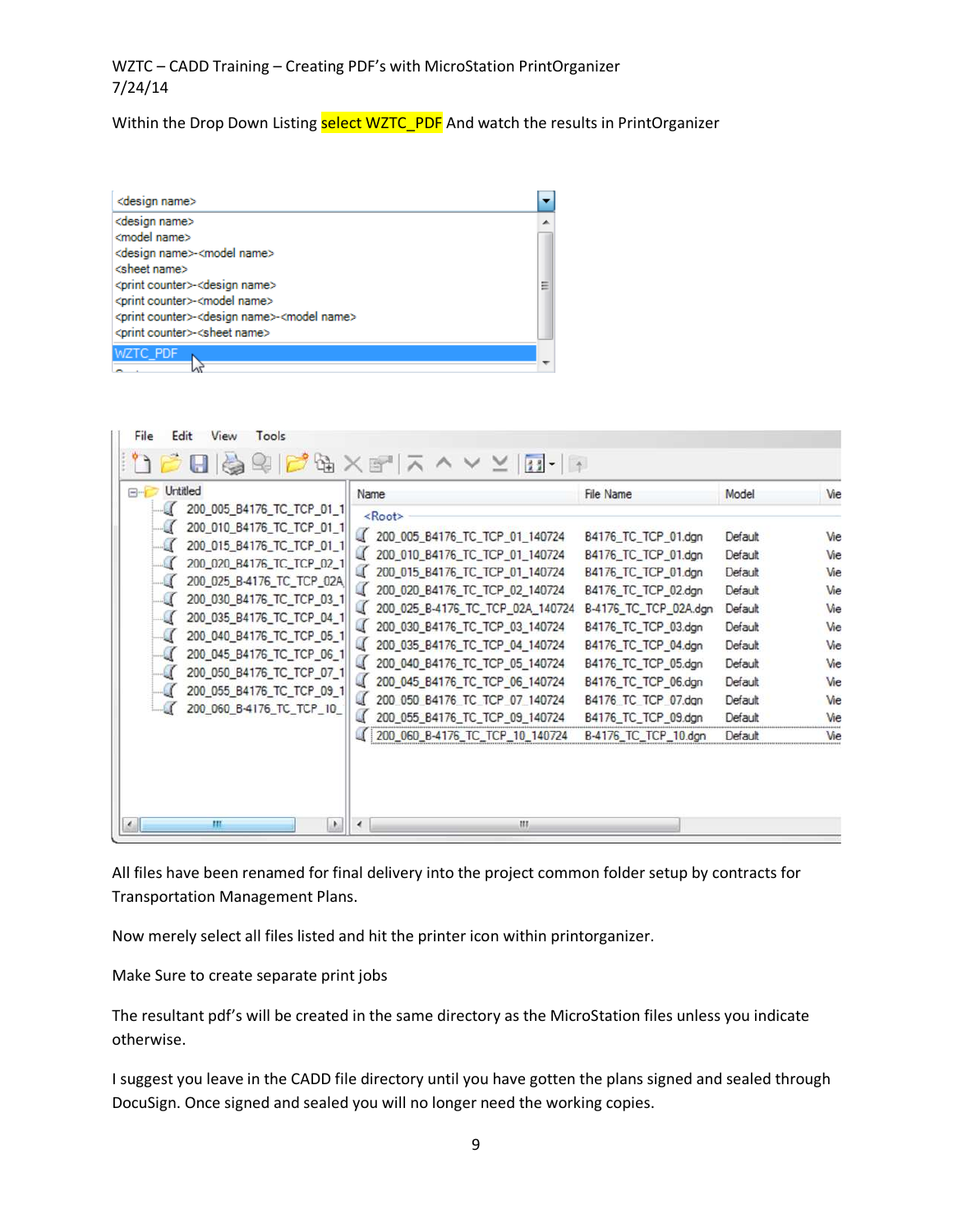| Print                        |                                                                 |                                              |
|------------------------------|-----------------------------------------------------------------|----------------------------------------------|
| Printer Driver Configuration |                                                                 |                                              |
| File name:                   | pdf.pltcfg                                                      |                                              |
| Type:                        | Bentley PDF printer driver                                      | Printer Setup                                |
| <b>Print Range</b>           |                                                                 | Copies                                       |
| All                          |                                                                 | $\frac{\Delta}{\Psi}$<br>Number of copies: 1 |
| Selection                    |                                                                 | Make sure to select                          |
| Submit                       |                                                                 | Separate print jobs                          |
|                              | Create print file                                               |                                              |
| Submit as:                   | Separate print jobs                                             | Output File Names                            |
|                              | Destination: P:\TIPProjects-B\B4176\Traffic\TrafficControl\tcp\ |                                              |
|                              | Use master design file directory for print destination          |                                              |
|                              | Either leave as default<br>or select a different<br>location    | Cancel<br>OK                                 |

Tip on printing PDF's all at once.

### Hit the start button in lower left hand corner of windows and select >devices and printers

#### Once all printers are displayed double click on the desired output device

(For the plotter in room 374 …. Central plotting area choose TE248546) note if running particularly slow select TE248546ps which is the postscript version of the same device.

| ÷<br>TE248546 on dot-ccpp05 |        |       |       |      |           |      | 23<br>$\Box$<br>$\qquad \qquad$ |
|-----------------------------|--------|-------|-------|------|-----------|------|---------------------------------|
| Printer Document View       |        |       |       |      |           |      |                                 |
| Document Name               | Status | Owner | Pages | Size | Submitted | Port |                                 |
|                             |        |       |       |      |           |      |                                 |
|                             |        |       |       |      |           |      |                                 |
|                             |        |       |       |      |           |      |                                 |
|                             |        |       |       |      |           |      |                                 |
|                             |        |       |       |      |           |      |                                 |
|                             |        |       |       |      |           |      | .11                             |

From the top menu select>Printer>Printer Preferences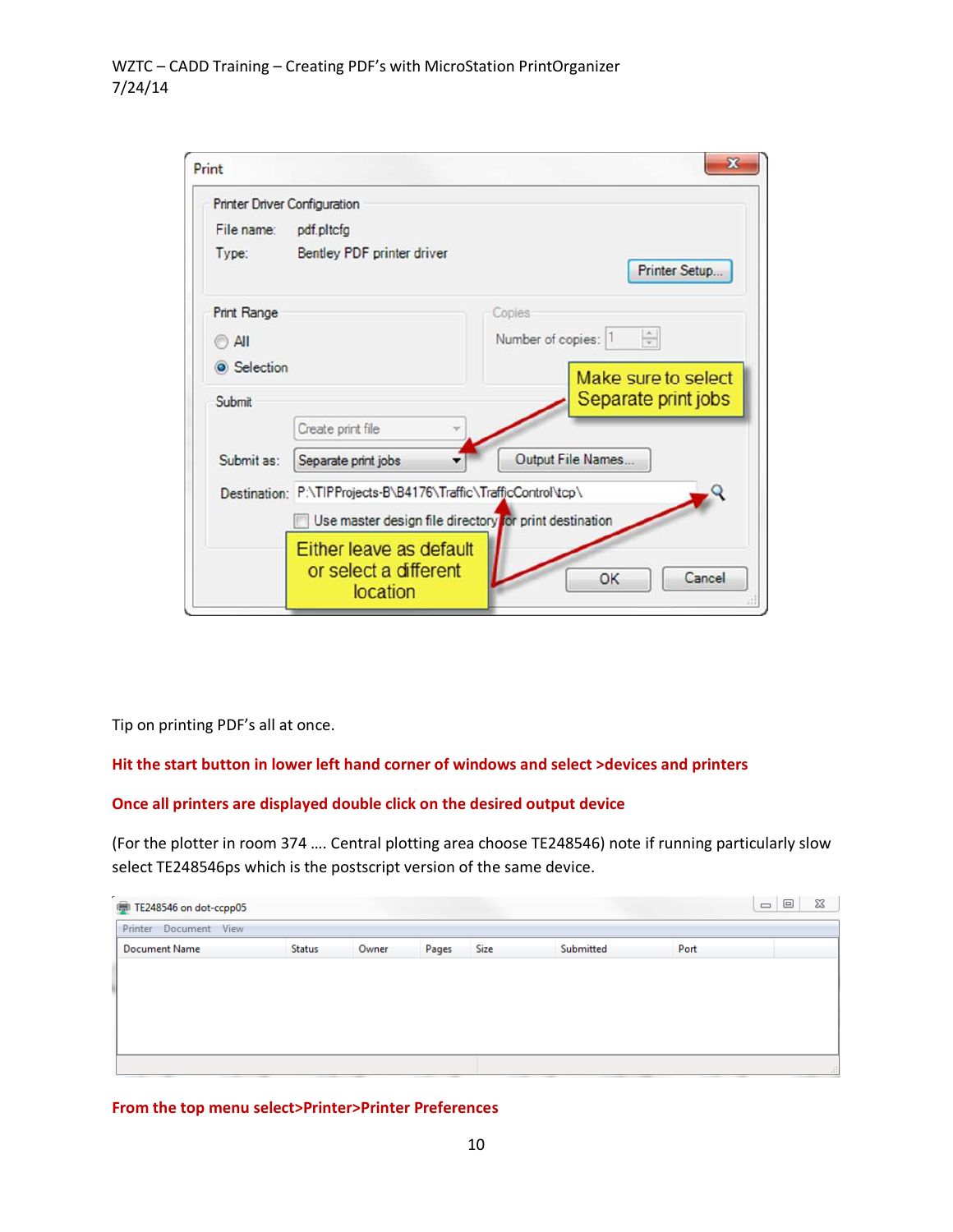| Advanced      | <b>Printing Shortcuts</b> | Paper/Quality | Features              | Color | Services                             |                            |
|---------------|---------------------------|---------------|-----------------------|-------|--------------------------------------|----------------------------|
| Paper Options |                           |               |                       |       |                                      |                            |
|               |                           |               |                       |       |                                      |                            |
|               | Document size:            |               | $34 \times 22$ inches |       |                                      |                            |
|               | D                         |               |                       |       |                                      |                            |
|               |                           |               |                       |       |                                      |                            |
|               | Margins/Layout            | Custom        |                       |       |                                      |                            |
|               |                           |               |                       |       |                                      |                            |
|               |                           |               |                       |       |                                      |                            |
|               |                           |               |                       |       |                                      | Printed on: 34 x 22 inches |
|               |                           |               |                       |       | Show preview before printing         |                            |
|               | Paper source:             |               |                       |       | Print Quality                        |                            |
|               | Printer auto select       |               |                       |       |                                      |                            |
| Paper Type:   |                           |               |                       |       | Standard options                     |                            |
|               | Any                       |               |                       |       |                                      |                            |
|               |                           |               |                       |       |                                      |                            |
|               |                           |               |                       |       | Speed                                | Quality                    |
| Orientation   |                           |               |                       |       |                                      |                            |
|               |                           |               |                       |       |                                      |                            |
|               | Portrait                  |               |                       |       | Custom options                       | Settings                   |
|               | <b>O</b> Landscape        |               |                       |       | Rendering resolution (ppi): 600      |                            |
|               |                           |               |                       |       | Printing resolution (dpi): Automatic |                            |
|               |                           |               |                       |       |                                      |                            |
|               |                           |               |                       |       |                                      | Help                       |
|               |                           |               |                       |       |                                      |                            |

Make sure to setup the device by selecting the proper paper size and orientation:

34x22 inches or "D" sized sheet & Landscape mode

HIT OK once setup properly

Using windows explorer go to location on the server where pdf's reside and once selecting all pdf's right click and drag and drop onto the opened print queue dialog box

A small dialog should open and simply pick print;

A warning will immediately appear advising you that you are printing multiple files to which you answer to the affirmative.

THAT'S IT…………..All plots will come out as desired (no trimming if done right)